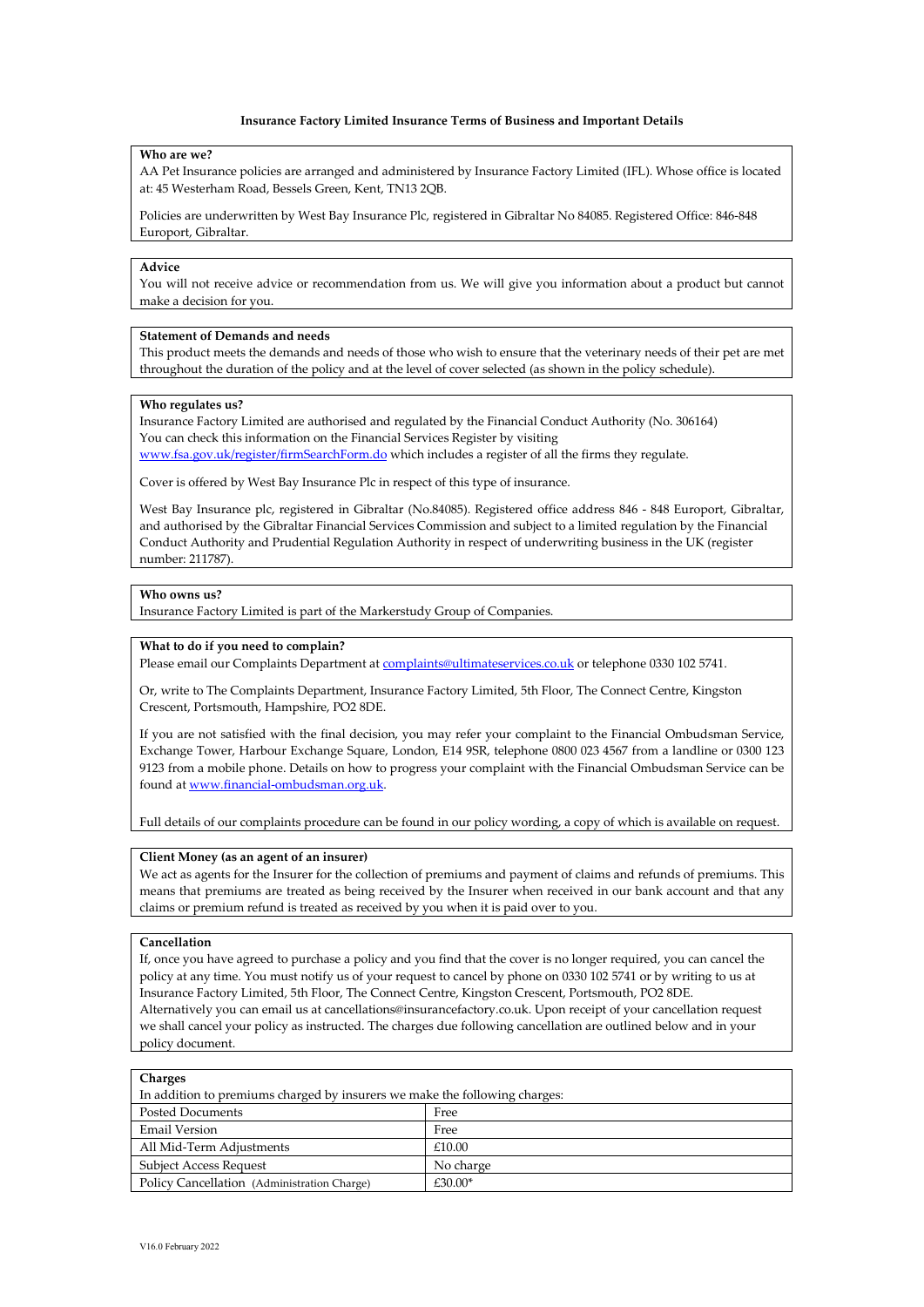Payment by Credit Card No charge \*The administration charge for cancellation will not be applied if your pet has died or has been reported as lost or stolen.

| <b>Policy Cancellation</b>                                                                                                        |                                                                                                                                                                                                                                                                                                                                                                                                                                                                                                                                                                                                            |
|-----------------------------------------------------------------------------------------------------------------------------------|------------------------------------------------------------------------------------------------------------------------------------------------------------------------------------------------------------------------------------------------------------------------------------------------------------------------------------------------------------------------------------------------------------------------------------------------------------------------------------------------------------------------------------------------------------------------------------------------------------|
| Cancellation of the policy between the times you<br>agree to the purchase of the policy until 14 days<br>after the inception date | Once you have purchased a policy, you have 14 days from the<br>commencement date within which you can cancel the policy.<br>Provided no claims have been made, you shall receive a refund<br>of any premium you have paid less the administration charge<br>detailed in Insurance Factory's Terms of Business as shown<br>above If any claim is made in the first 14 days, the full annual<br>premium becomes due. If you wish to cancel your policy,<br>please contact Insurance Factory's offices using the details<br>above. Upon receipt of your cancellation request, we shall<br>cancel your policy. |
| Cancellation of the policy at any other time and<br>have not made any claims in the policy year                                   | If you wish to cancel your policy after 14 days from the<br>commencement date and provided no claims have been made,<br>a pro-rata charge for your period on cover will be made as well<br>as the administration charge detailed in Insurance Factory's<br>Terms of Business as shown above. If you wish to cancel your<br>policy, please contact Insurance Factory's offices using the<br>details above. Upon receipt of your cancellation request, we<br>shall cancel your policy.                                                                                                                       |
| Cancellation of the policy at any time with a<br>claim(s) made                                                                    | If you wish to cancel your policy and a claim has been made, or<br>if a claim is made against you, the remaining premium for the<br>policy year will be charged in the month of the cancellation<br>(unless the claim is for the death of your pet when a pro-rata<br>charge will be made). If you wish to cancel your policy, please<br>contact Insurance Factory's offices using the details above.<br>Upon receipt of your cancellation request, we shall cancel your<br>policy.                                                                                                                        |

| <b>Payment Default</b>         |                                                                 |
|--------------------------------|-----------------------------------------------------------------|
| <b>Rejected Direct Debits</b>  | In the event of a payment default, you have 7 days from the     |
|                                | date of default to contact us and arrange payment. If payment   |
|                                | is not received your policy will be cancelled from the default  |
|                                | date. A pro-rata charge for your period on cover will be made   |
|                                | or where a claim has been made, the remaining premium for       |
|                                | the policy year will be charged.                                |
| <b>Cancelled Direct Debits</b> | In the event your Direct Debit is cancelled, you have 7 days    |
|                                | from the date the direct debit is cancelled to contact us to    |
|                                | arrange payment and provide us with valid bank details. If      |
|                                | payment is not received, your policy will be cancelled from the |
|                                | date we are notified by your bank that the Direct Debit is      |
|                                | cancelled. A pro rata charge for your period on cover will be   |
|                                | made and an administration charge will be made as detailed      |
|                                | above. Where a claim has been made, the remaining premium       |
|                                | for the policy year will be charged.                            |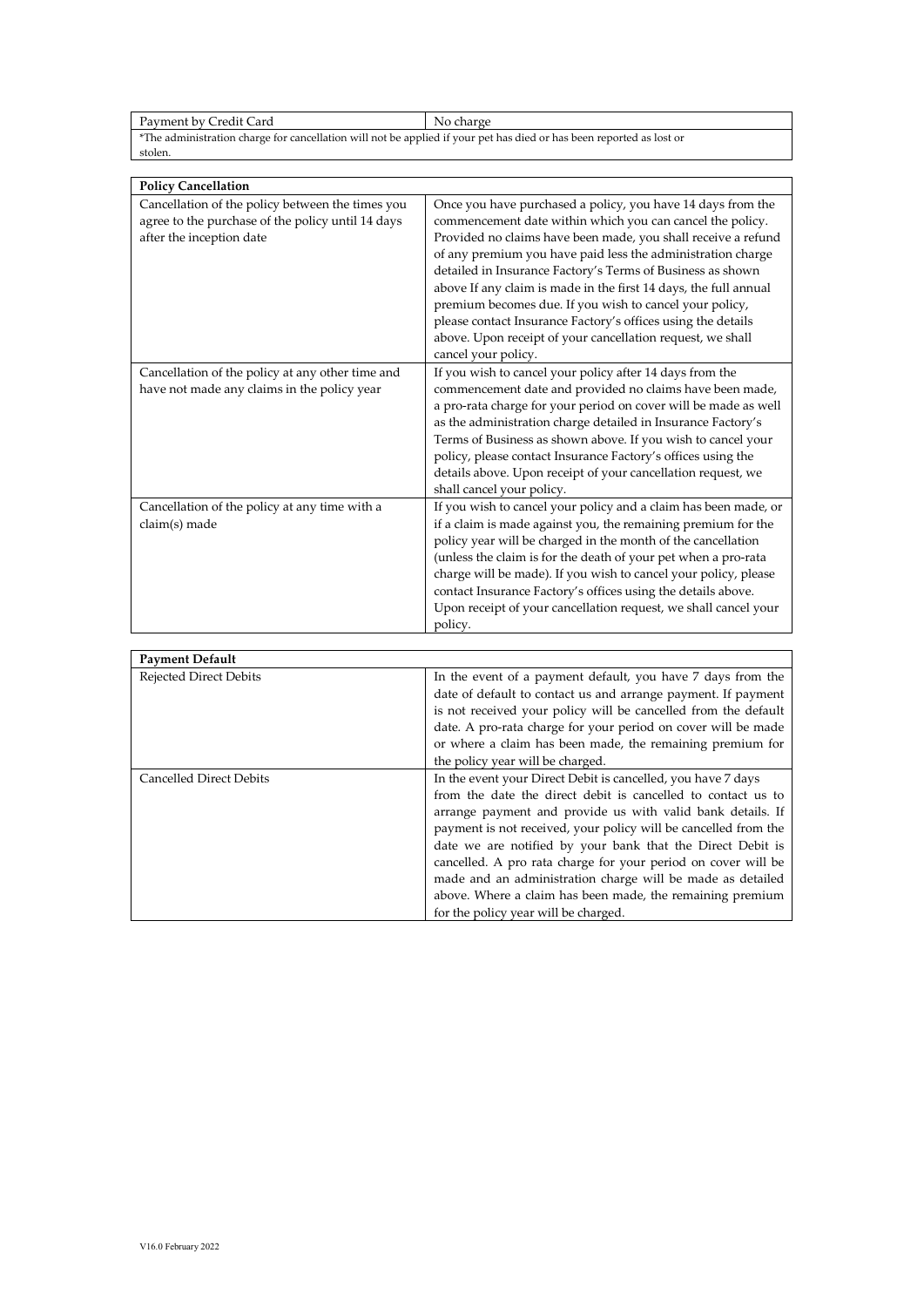## **Renewal**

All our policies are annual policies which run for 12 consecutive calendar months effective from the commencement date. Before the end of each 12 month period we will contact you by email or by post where no valid email address is provided, to inform you about any changes to the premium and/or policy terms and conditions for the next 12 months.

If you pay your premium by Direct Debit there is no need for you to take further action, your policy will automatically continue at the end of the 12 month period, subject to policy terms and conditions. A further 12 equal monthly payments will be taken, reflecting the premiums stated within your renewal documentation. If you do not wish your policy to renew at the end of the 12 month period, please call us once you have received your renewal invitation.

If you pay by debit or credit card, you need to contact us to make payment before the renewal date.

Insurance Factory Limited may change the underwriter or administrator of your policy at renewal. If this happens you will be notified of any changes when your renewal documents are sent to you. If you do not want us to change the underwriter you must notify us and we will not be able to renew your policy.

Your renewal documents will be sent to you by email at least 14 days before the renewal date of your policy. We will email the last email address given to us by you. We are unable to prevent these from going into your spam or junk folders so please check these folders as well as your current inbox. If your email address changes between the policy start date and renewal date please inform us so that we can keep your record up to date.

If you have not provided us with an email address, we will post renewal documents to your last known address.

## **Call Recording and Monitoring**

We record and/or monitor telephone conversations to ensure consistent service levels, to prevent/detect fraud and for training purposes.

# **The information you gave us**

We rely upon the information you provide to us to decide whether to insure your pet and the terms and conditions under which we will offer cover. English Law states that you must give us honest and accurate answers to the questions we ask during the application process, such as all known factors relating to the health, condition and behaviour of your pet in answer to our questions. This is important as it may influence any decisions we make regarding your application. You must use reasonable care in response to the questions and statements concerning this insurance. If you fail in your duty of taking reasonable care not to make a mis-representation to us, we may exercise certain remedies which include cancelling this policy, retaining premiums or reducing the benefits due in the terms of the policy.

# **Fraud Prevention and detection**

In order to prevent and detect fraud we may at any time:

- Share information about you with other organisations and public bodies including the Police;
- Check and/or file your details with fraud prevention agencies and databases, and if you give us false or inaccurate information and we suspect fraud, we will record this.

We and other organisations may also search these agencies and databases to:

- Help make decisions about the provision and administration of insurance, credit and related services for you and members of your household;
- Trace debtors or beneficiaries, recover debt, prevent fraud and to manage your accounts or insurance policies;
- Check your identity to prevent money laundering, unless you furnish us with other satisfactory proof of identity;
- Undertake credit searches and additional fraud searches.